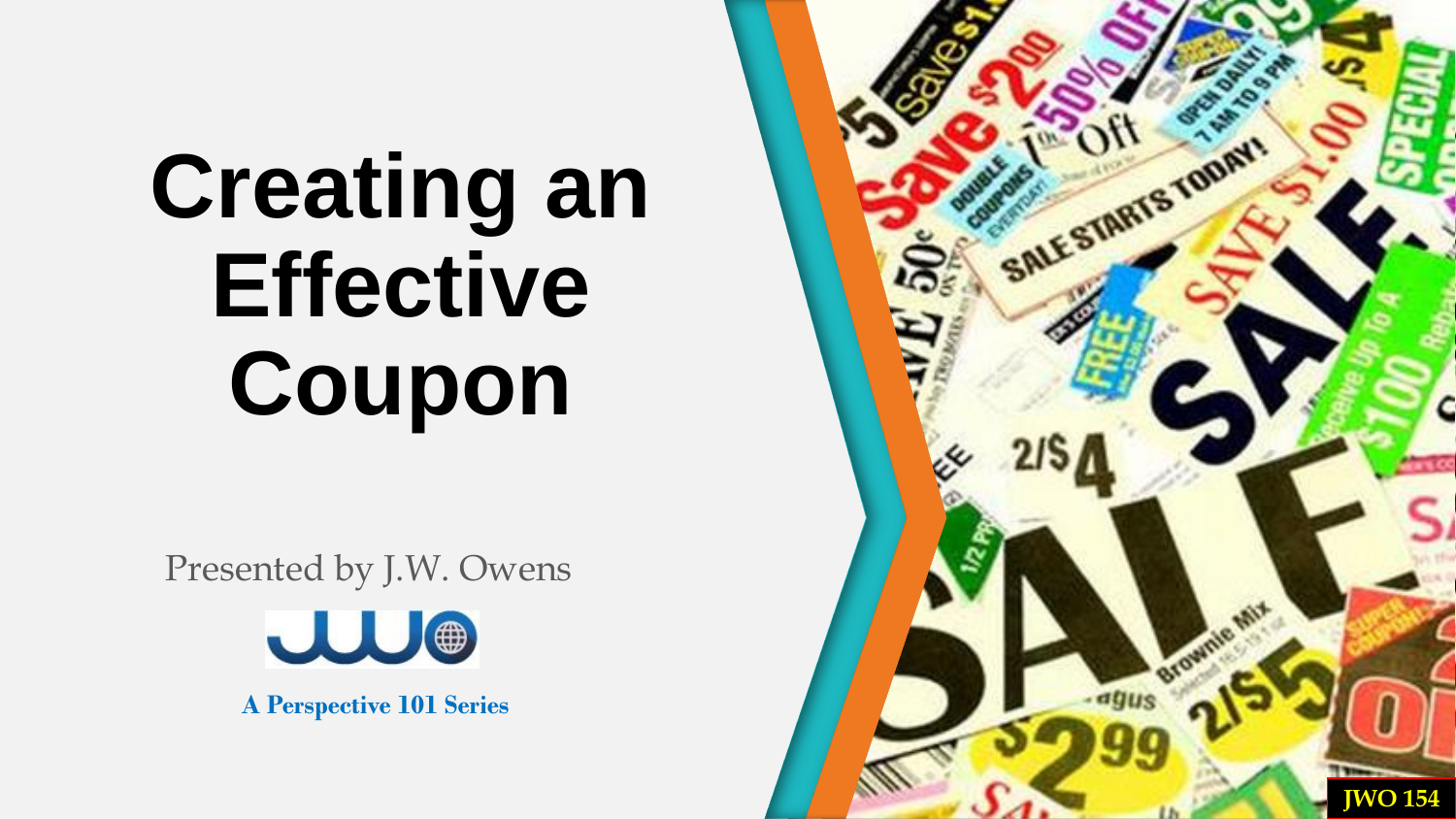# **The following are recommended guidelines in developing an effective coupon:**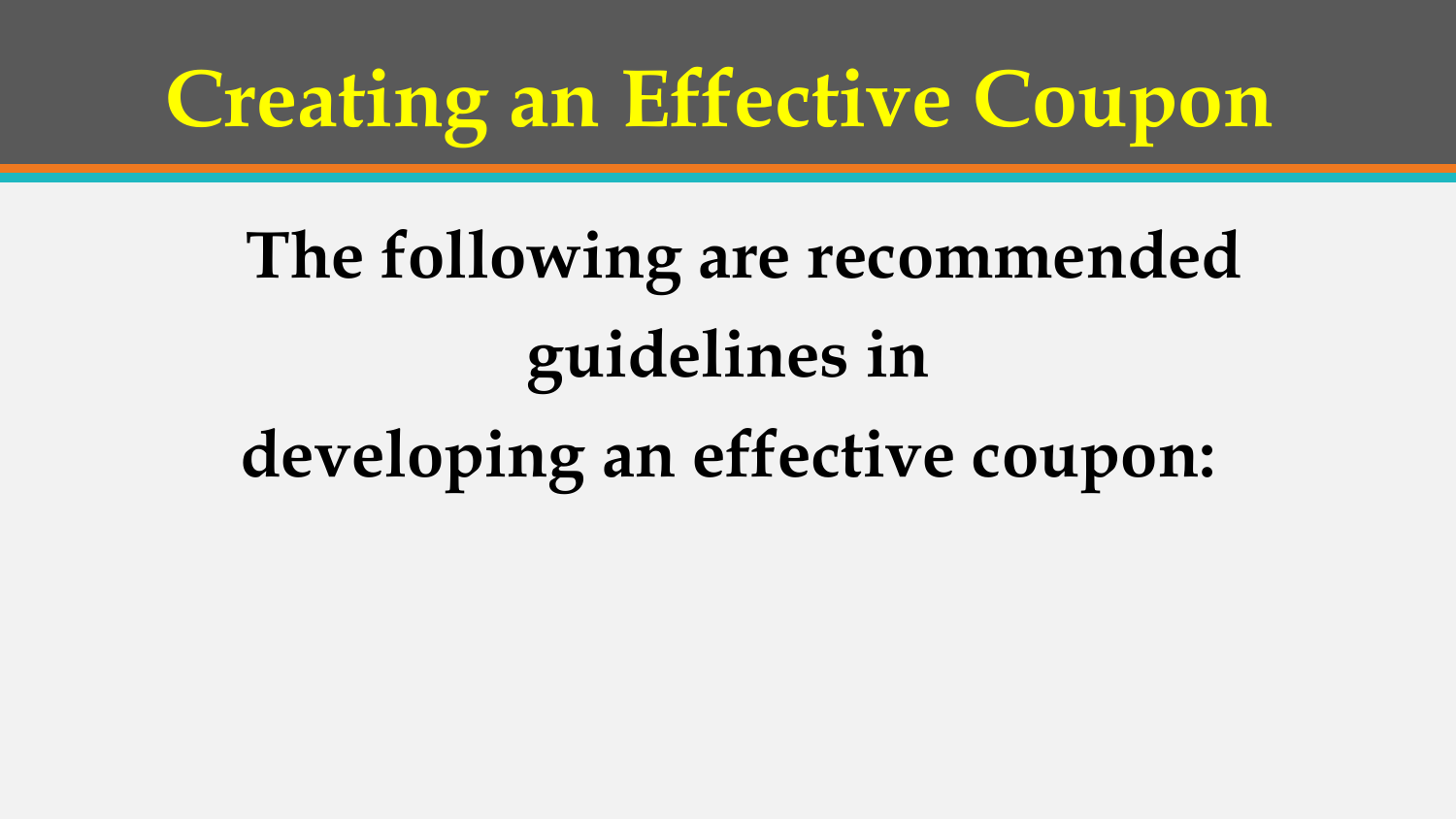### •**THE OFFER:**

The coupon offer should be clear, specific and visible, including the purchase requirements such as quantity, size, etc.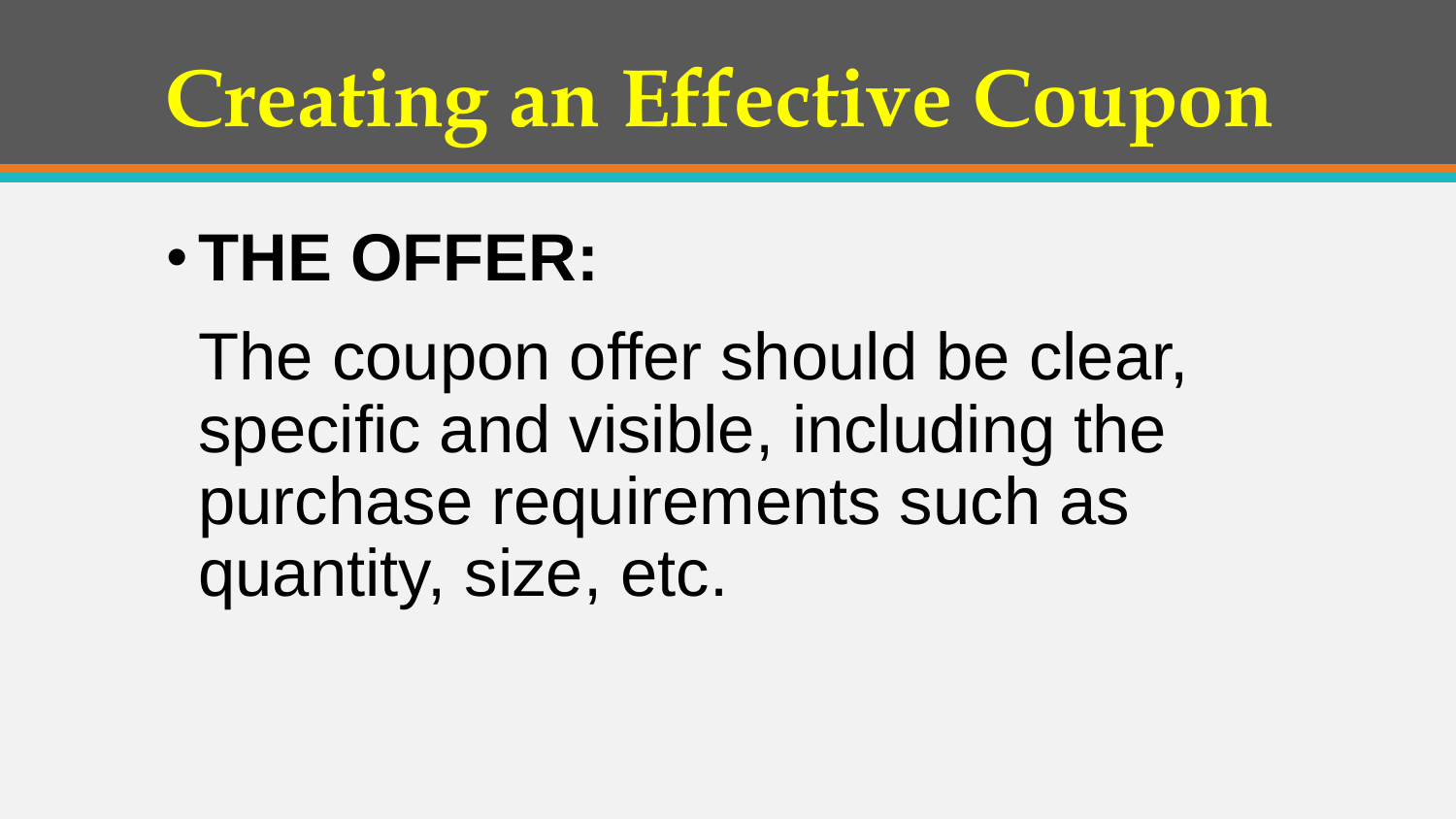### •**FACE VALUE:**

The face should be visibly prominent. Use lower face values on coupons good on any size to generate more volume movement and higher face values on coupons that require multiple purchases.

Where product movement is your objective, consider using a coupon for one free with multiple purchases.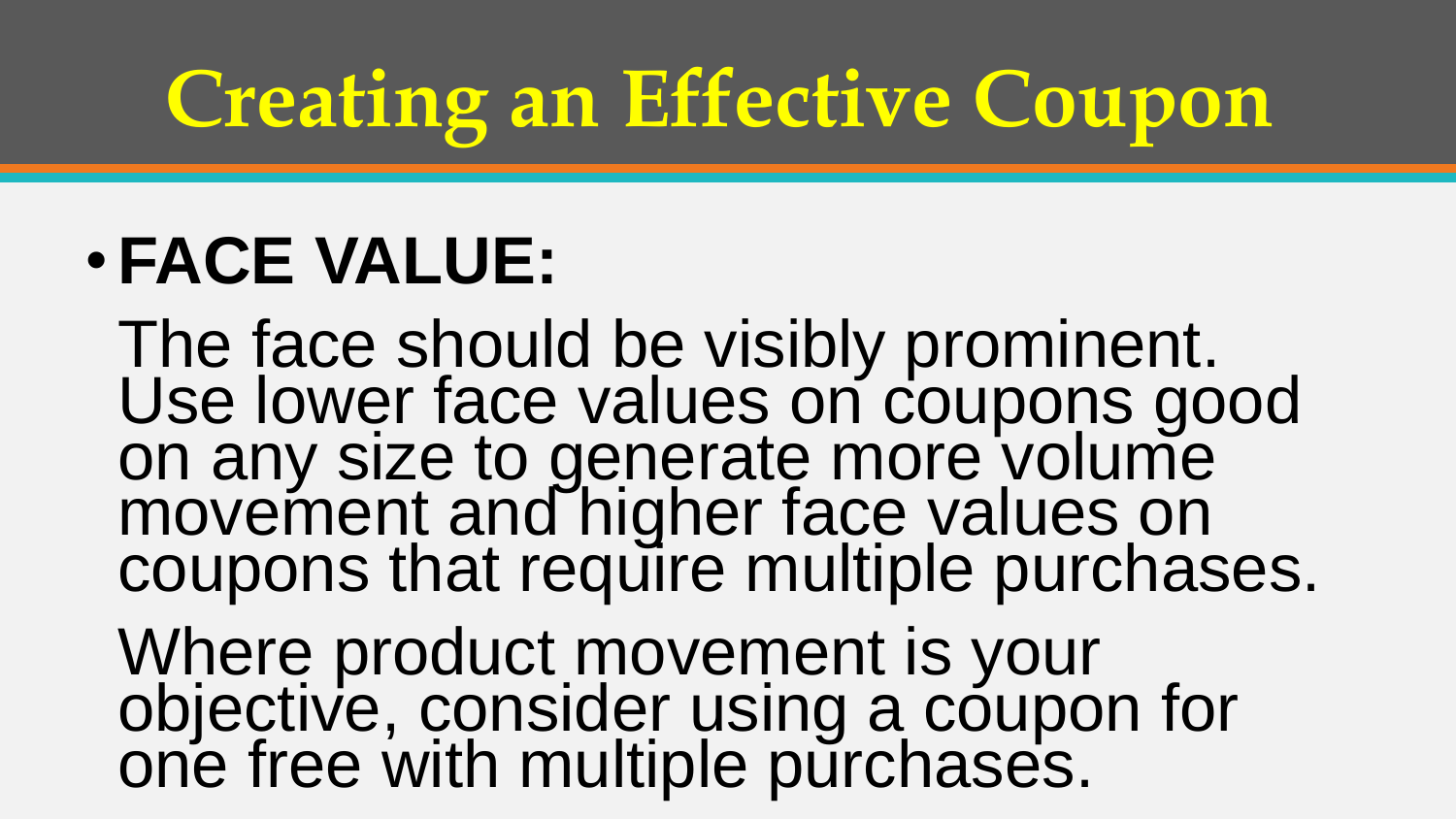### • **MANUFACTURER COUPON:**

The words "Manufacturer Coupon" should appear in bold type at the top center of the coupon.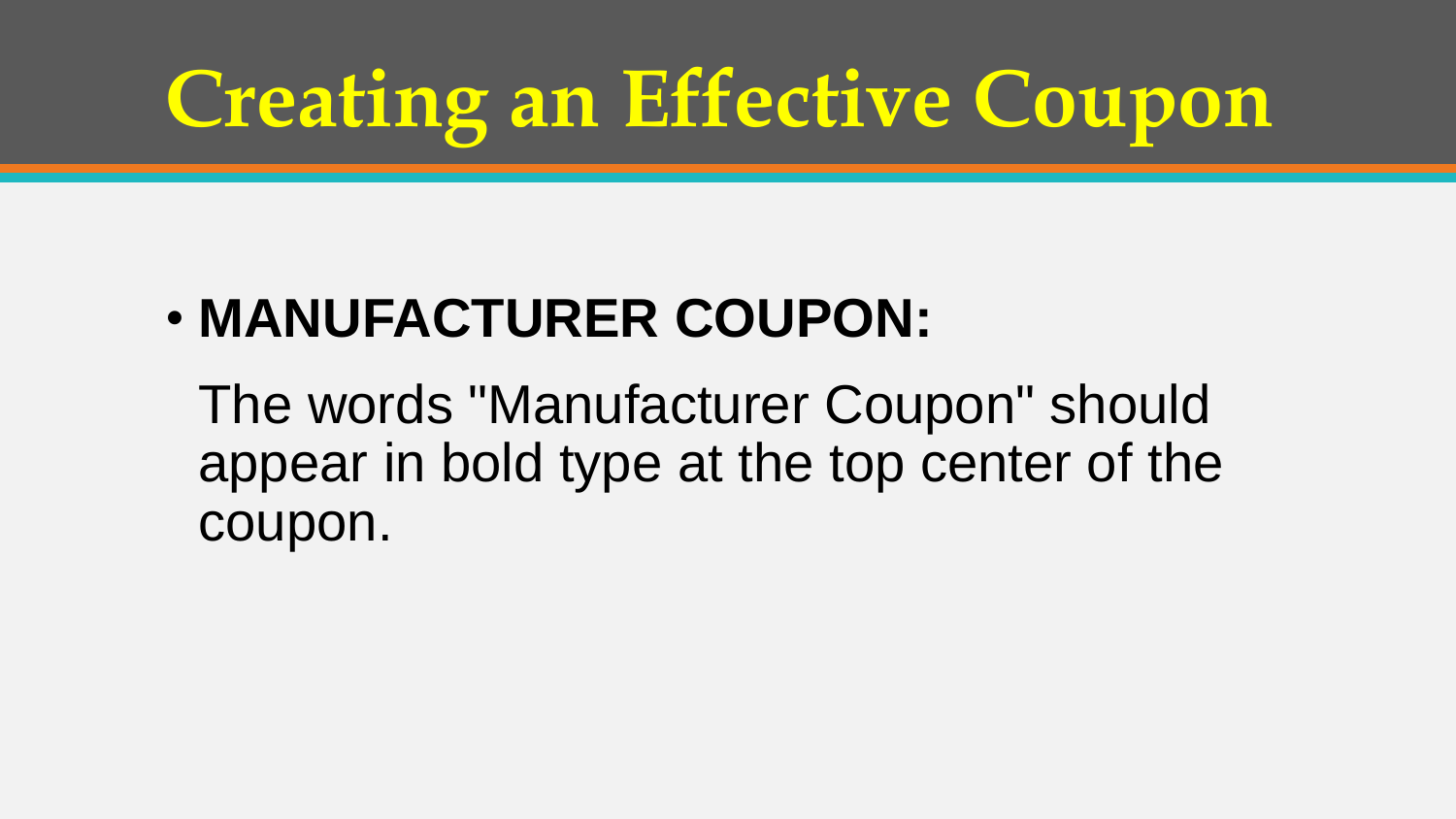#### • **EXPIRATION DATE:**

It should be clearly visible at the top center of the coupon and highlighted next to the words **"Manufacturer Coupon."** 

**Shorter expiration periods** limit your liability and<br>promote faster response to your promotion, although, longer expiration dates increase your redemption rates.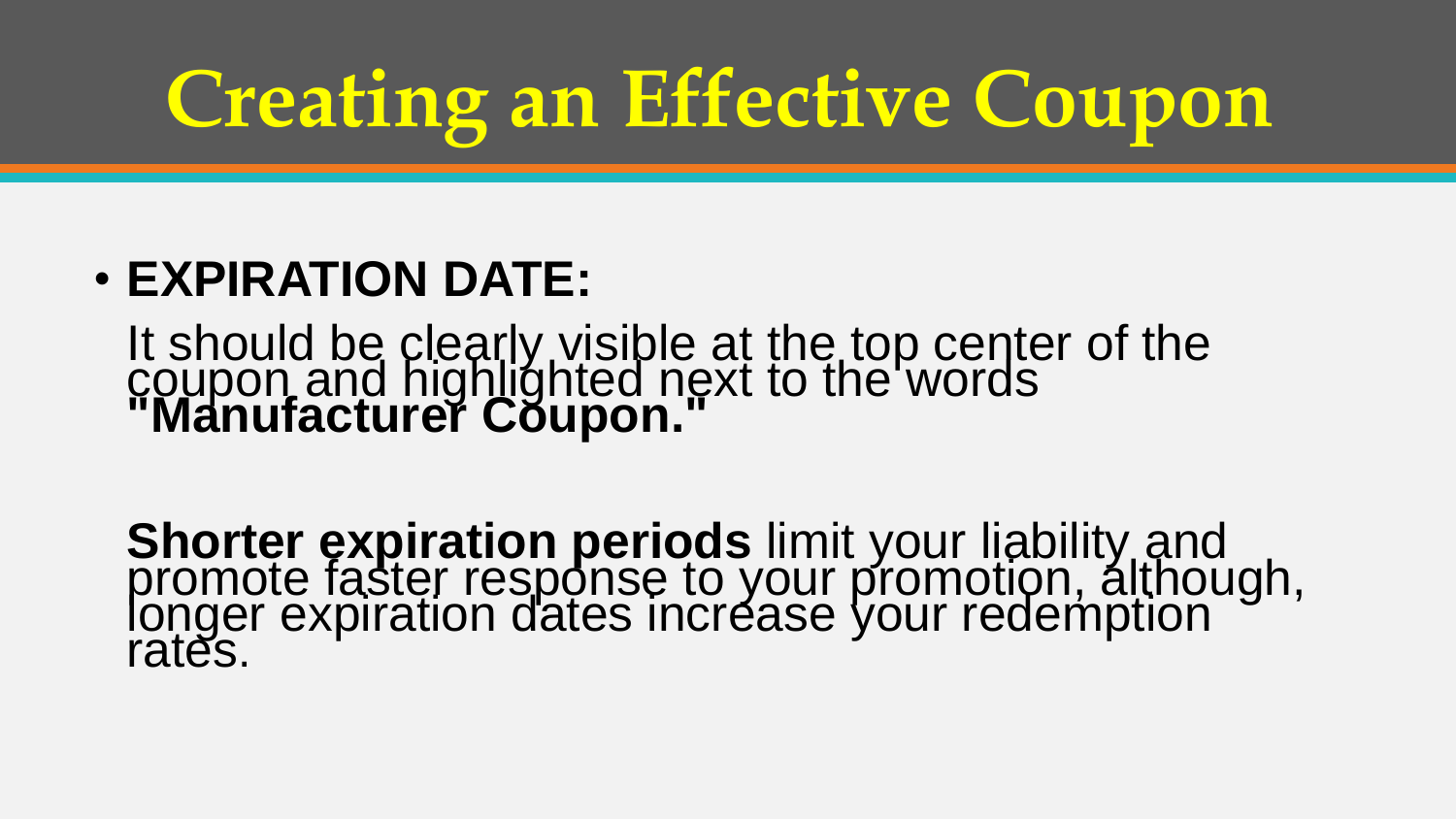#### • **PRODUCT:**

Display the name of your product/brand boldly for quick recognition.

Include your company logo to emphasize product recognition.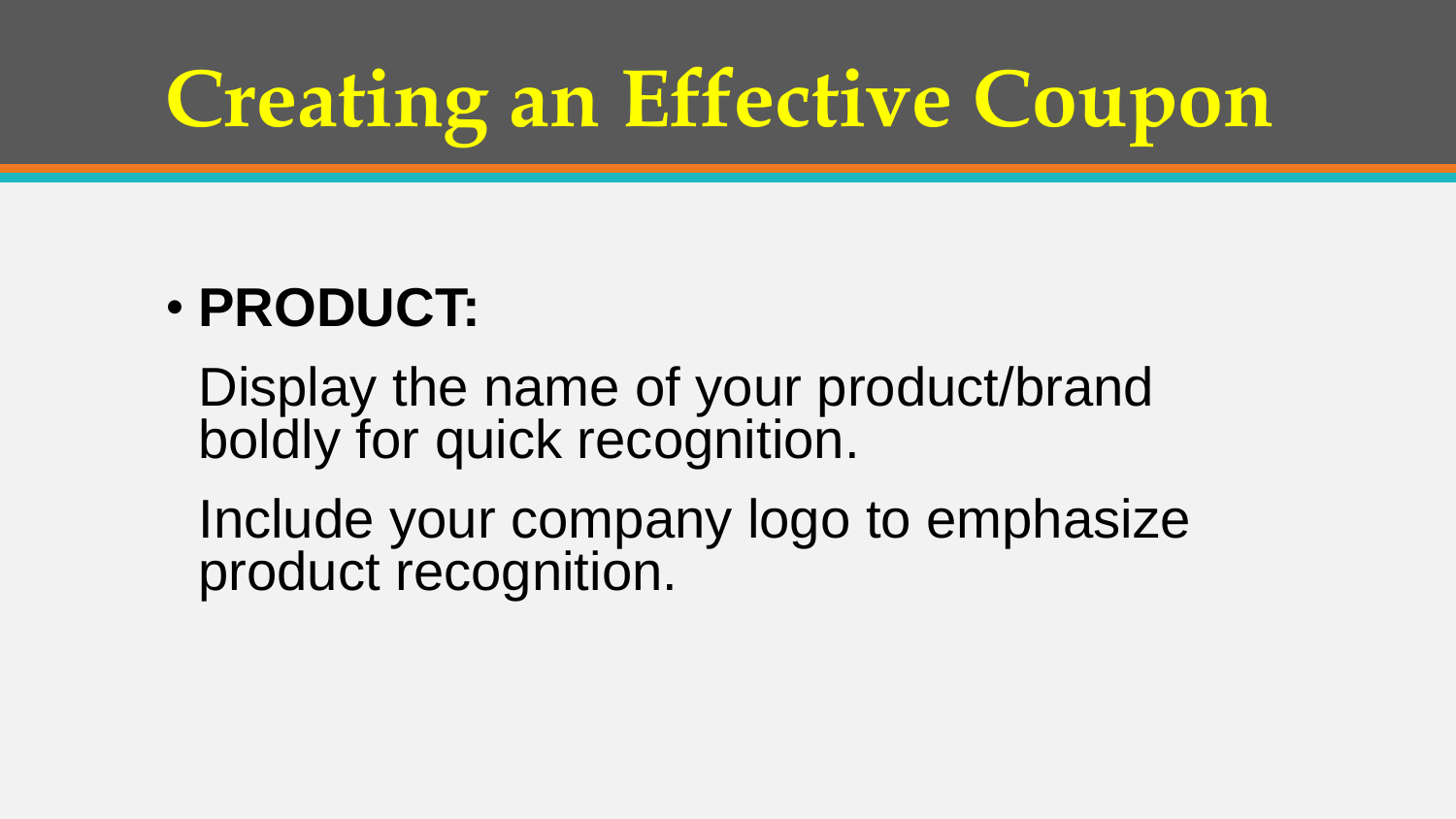#### • **BACKGROUND:**

Use bright, clean colors for the background of your coupon.

Outline your ad with a thin border that contrasts with the rest of the ad.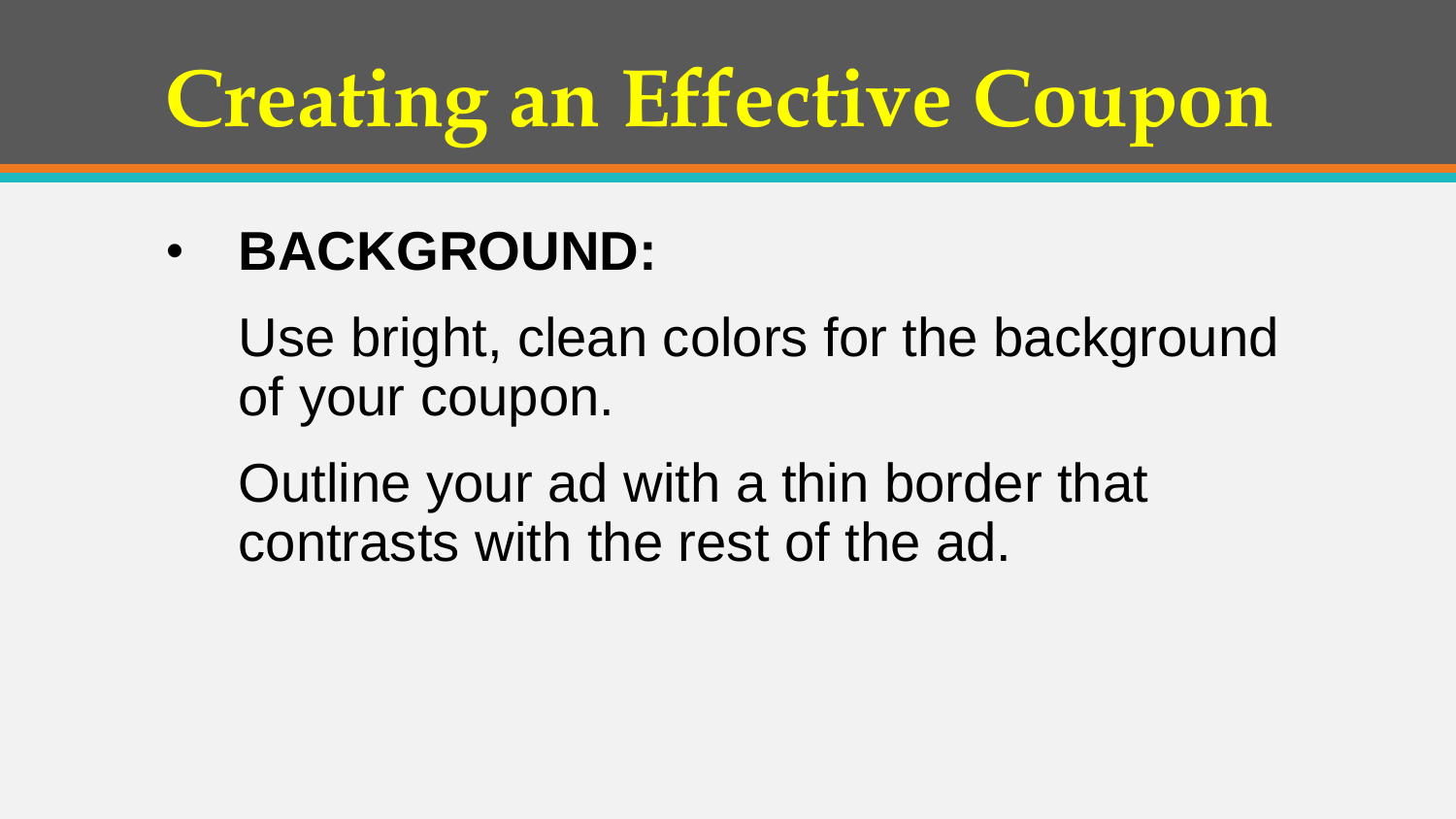#### • **HEADLINE:**

Use a clear, bold headline emphasizing savings.

Keep ad copy to a minimum using an eye-catching message.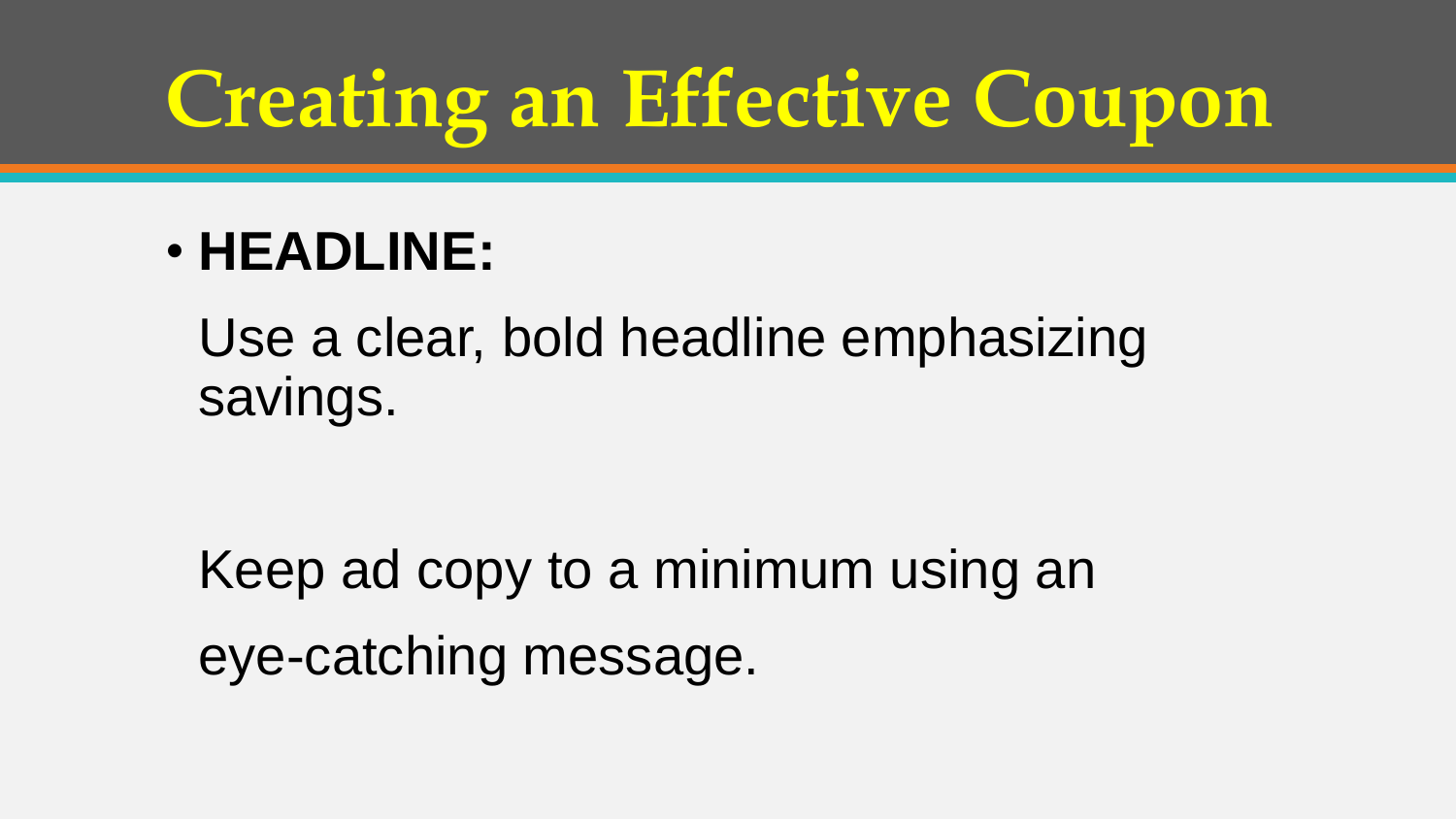#### • **COUPON LOCATION:**

Coupons should be located at the bottom of the ad.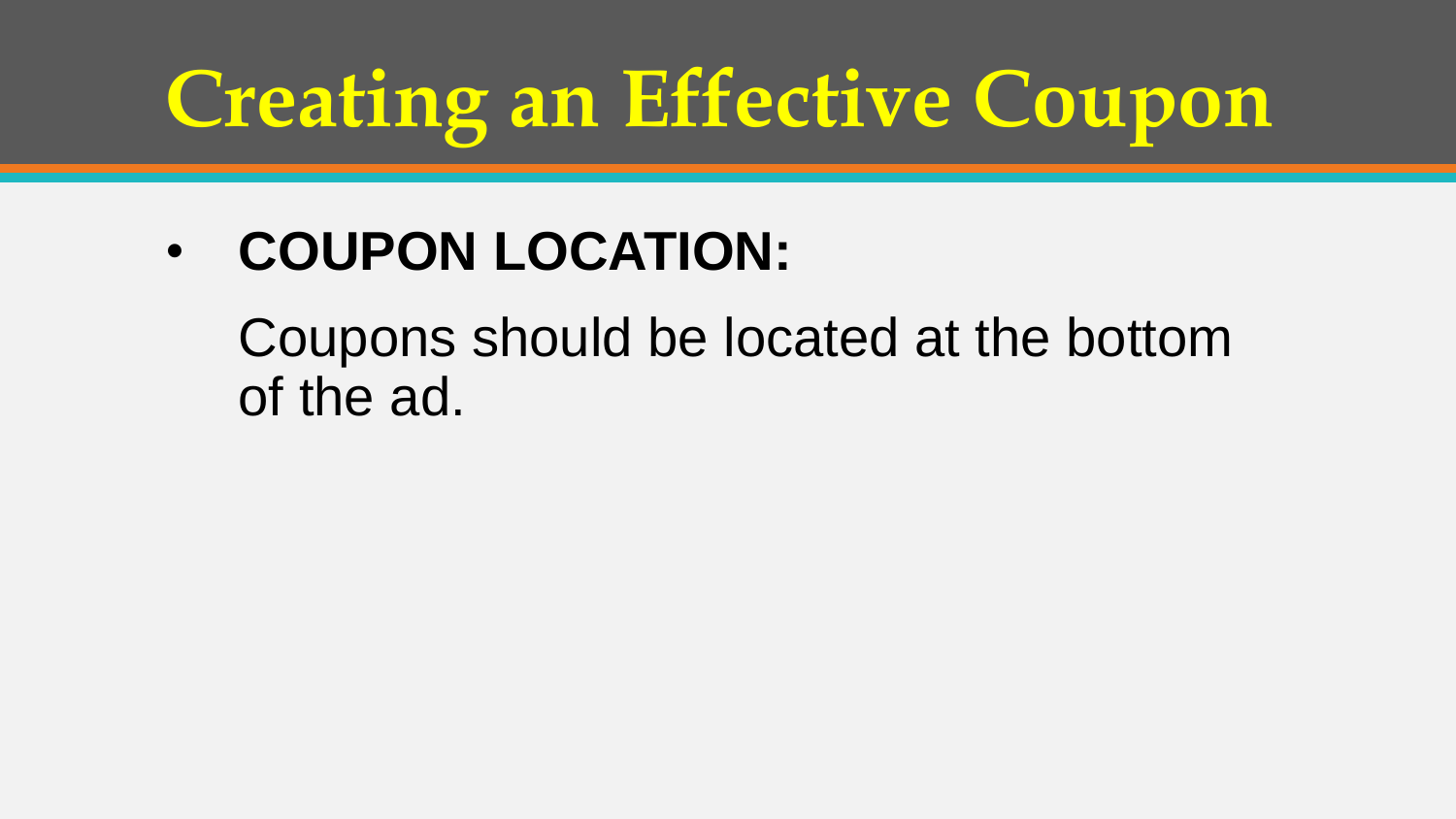### • **UPC CODE:**

The Universal Product Code (UPC) should be placed in the lower right corner of the coupon. The UPC must be in black on a white background and should be at 100 percent magnification.

You also should include the 128 extended barcode on your coupons to improve processing efficiencies.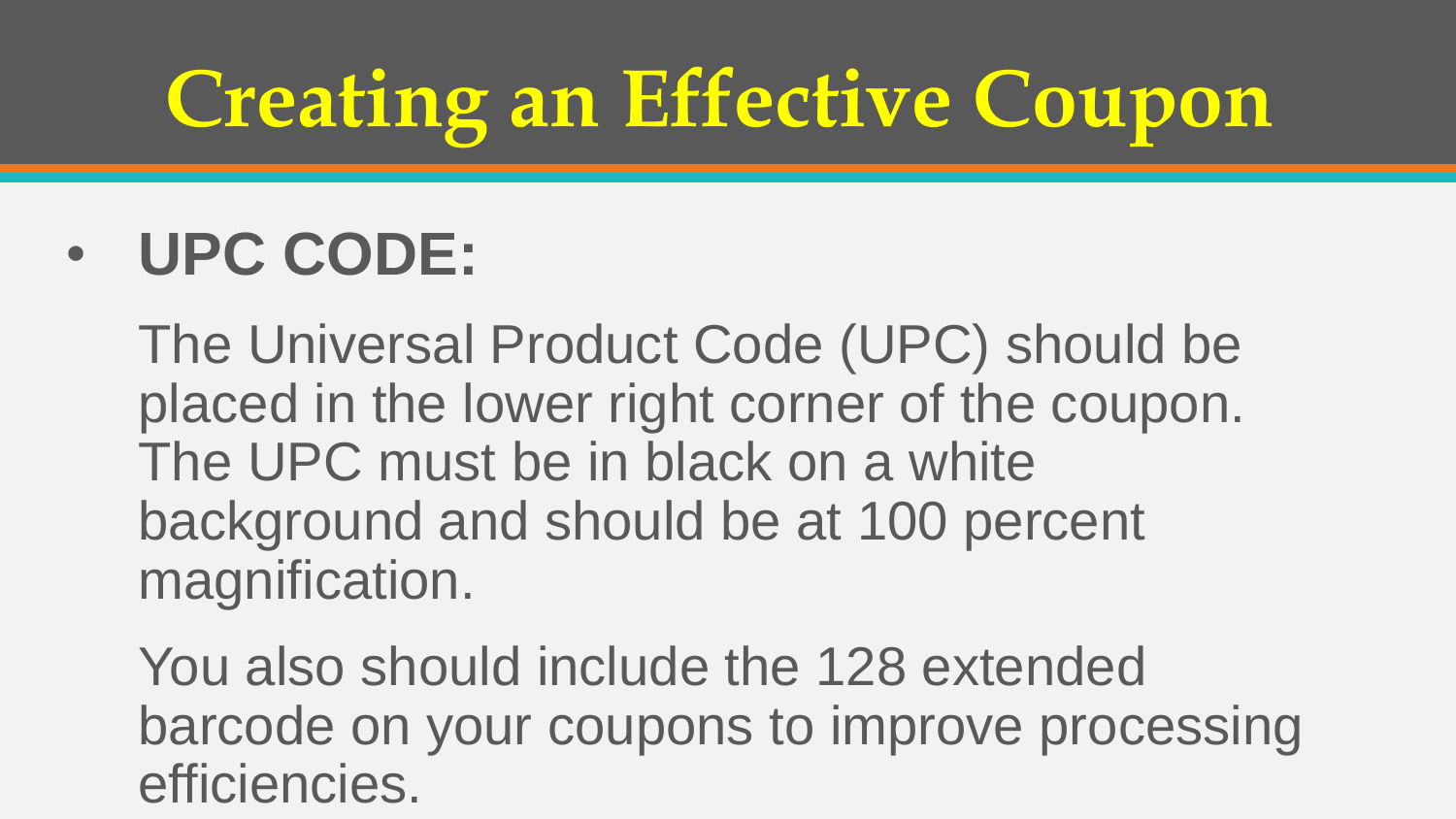### • **COUPON SIZE:**

#### **Coupons should be distributed in standard sizes and shapes.**

The following sizes are recommended:

**Length:** 6 inches with a tolerance of 3 inches **Width:** 2-and-a-half inches with a tolerance to 2-and-one-sixteenth inches.

Place no more than two coupons per page with a pictorial reinforcement. Print a dotted line around the coupon to show consumers where to cut out the coupon.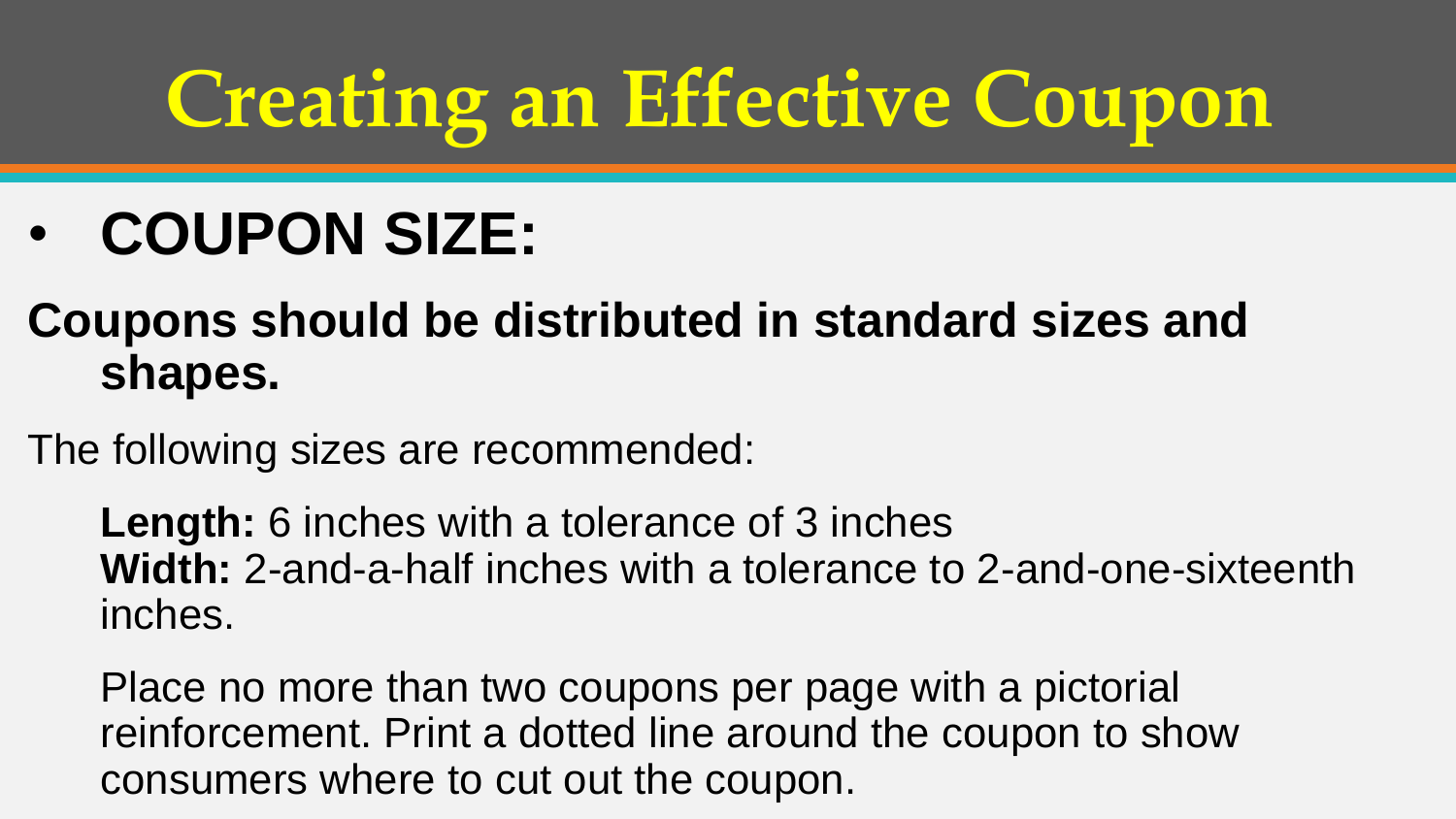#### • **LEGAL COPY:**

Keep the legal copy to the minimum required by law.